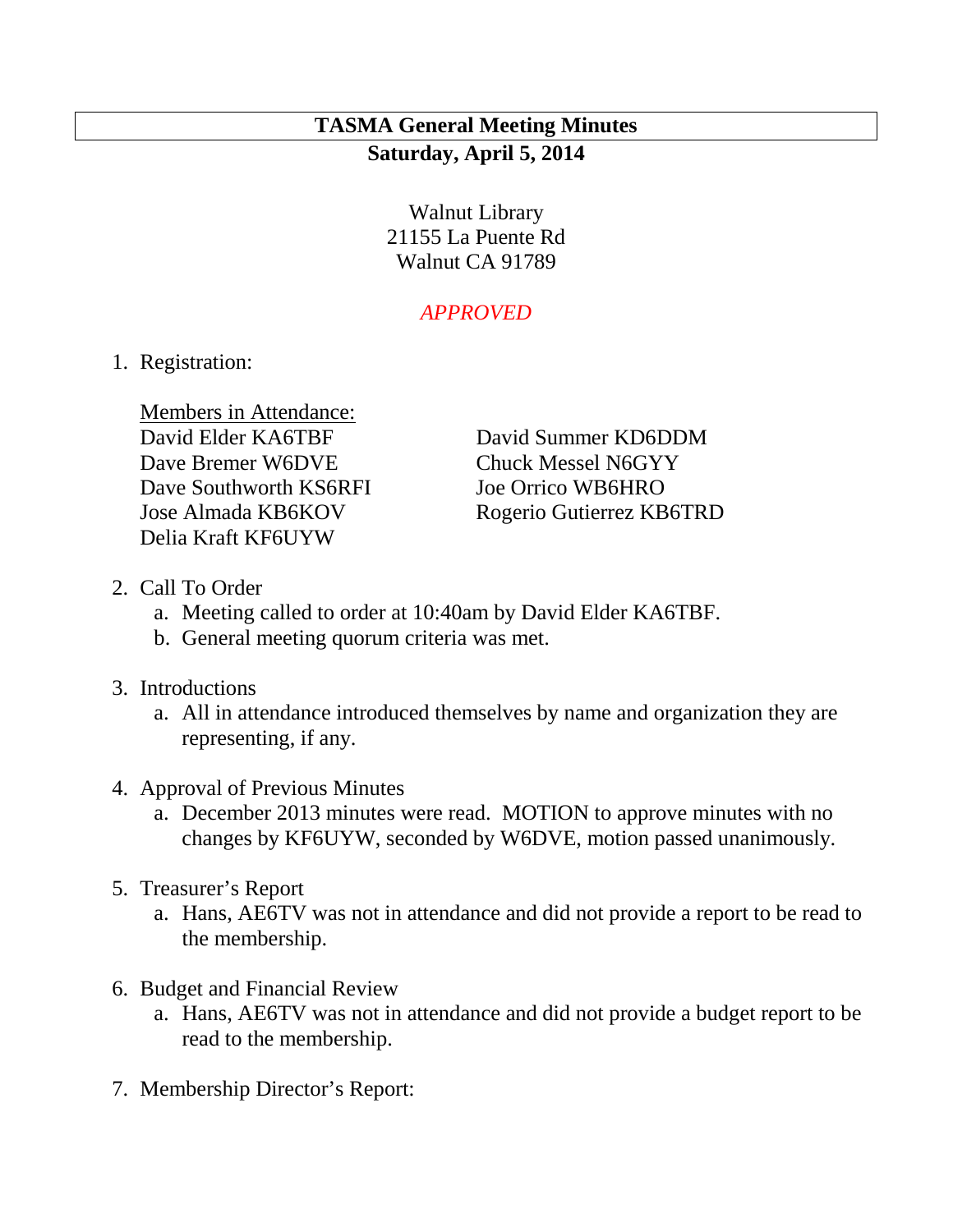- a. David Summer KD6DDM gave report:
	- i. Database has been updated. Kept 2013 on website to have people notice that they have expired. Dave will send an email to expired folks reminding them to renew their membership.
- b. There are 44 current members.
- 8. Correspondence Summary:
	- a. Will be covered in Technical Committee report.
- 9. Committee Reports:
	- a. No special committee reports other than the ones on the agenda.
- 10.Technical Committee Report:
	- a. Chuck Messel N6GYY gave report:
		- i. As of March 2013 meeting, 5 final coordinations granted and 11 test coordinations in process. Multiple updates to trustee and other database details which did not effect coordinations. 4 currently on waiting list. Waiting list rules reviewed and presented to Board and approved at March board meeting.
		- ii. A new trend has been observed: Simplex frequencies being linked to repeaters, often cross banded, in an effort to add input and/or output channels to repeaters. Per Part 97.205, the simplex frequencies from 144.0-144.5 Mhz and 145.5-146.0 Mhz may not be utilized for repeater receive or transmit.
		- iii. Technical committee will be submitting several proposed band plan changes, which will be posted on the new TASMA website for comment, sometime in June.

### 11.TASMA Database:

- a. Sean Reigle AJ6B gave report:
	- i. Database is in good shape. Working on project to convert database from current system to an online system to allow repeater owners and Tech Committee to do more work with database directly.
- 12.Old Business:
	- a. None